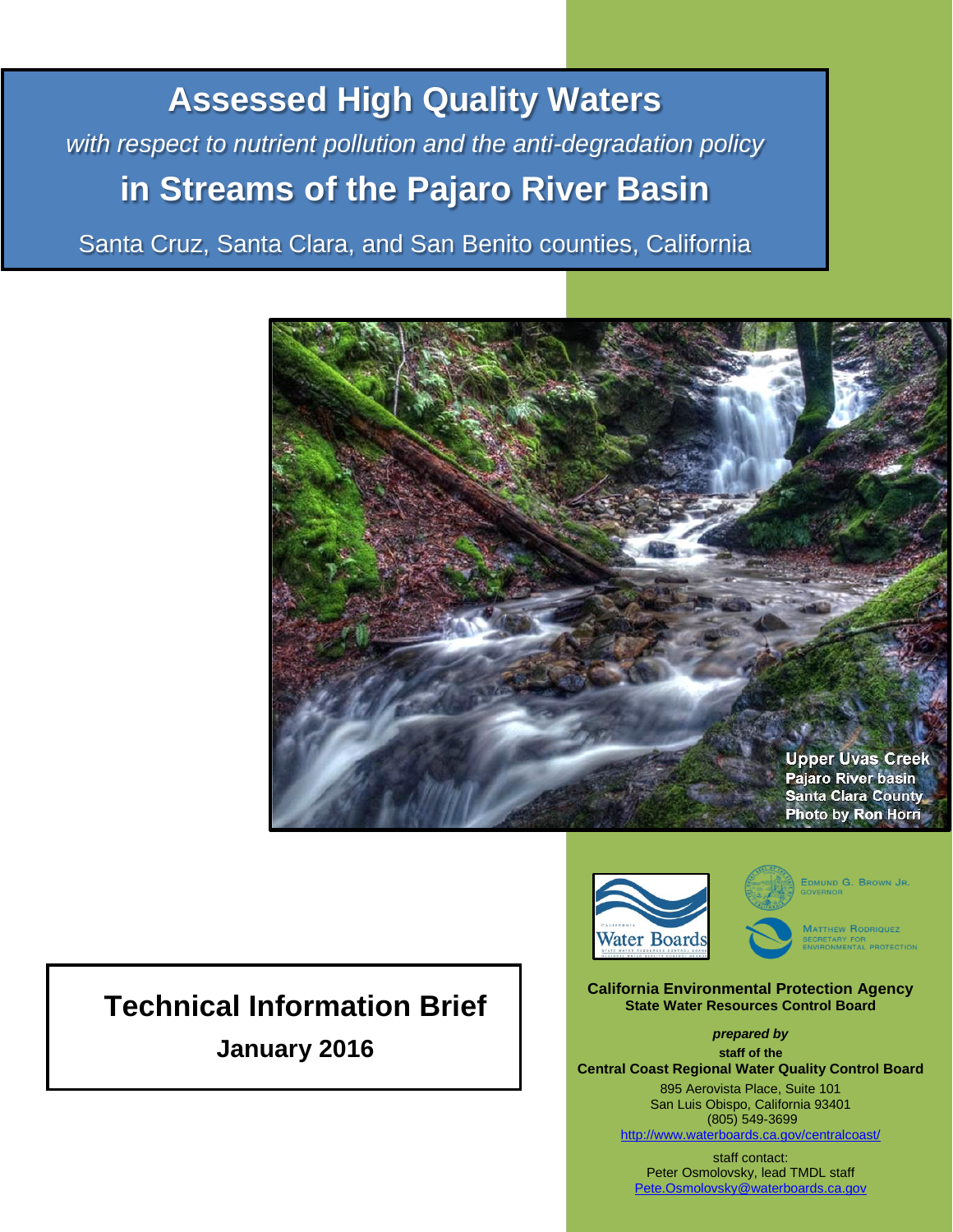## **1. Preface and Background**

The purpose of this technical brief is to present information to support implementation of the state's [anti](http://www.waterboards.ca.gov/board_decisions/adopted_orders/resolutions/1968/rs68_016.pdf)[degradation policy](http://www.waterboards.ca.gov/board_decisions/adopted_orders/resolutions/1968/rs68_016.pdf) for stream waters in the Pajaro River basin and to let local stakeholders know how they can help in achieving anti-degradation water quality goals. According to the U.S. Environmental Agency (USEPA), an anti-degradation policy is one of the minimum elements required to be included in a state's water quality standards<sup>[1](#page-1-0)</sup>. Anti-degradation policies are consistent with the intent and goals of the federal [Clean Water Act,](http://www3.epa.gov/npdes/pubs/cwatxt.txt) especially the clause that states: "The objective of this Act is to restore and *maintain* the chemical, physical, and biological integrity of the Nation's water" *[2](#page-1-1),* [3](#page-1-2) (emphasis added).

Consistent with the anti-degradation policy, section II.A of the [2011 Water Quality Control Plan for the](http://www.waterboards.ca.gov/centralcoast/publications_forms/publications/basin_plan/docs/basin_plan_2011.pdf)  [Central Coastal Basin \(Basin Plan\)](http://www.waterboards.ca.gov/centralcoast/publications_forms/publications/basin_plan/docs/basin_plan_2011.pdf) requires that wherever the existing quality of water is *better* than the quality of water established in the Basin Plan as objectives, such existing quality shall be maintained unless otherwise provided by provisions of the anti-degradation policy. The U.S. Environmental Protection Agency (USEPA) has also issued detailed guidelines for implementation of federal antidegradation regulation (40 CFR 131.12). The State Water Resources Control Board (State Water Board) interprets the state anti-degradation policy to incorporate the federal anti-degradation policy to ensure consistency.

The purpose of implementing the anti-degradation policy is to prevent any further degradation of high quality waters; to protect high quality waters that are at risk of impairment; and to provide additional protection for downstream receiving waters. The state recognizes that if activities are allowed which result in incremental degradation of high quality waters (even if the activity is not severe enough to cause water quality standards violations) that waterbody over time may no longer have any remaining assimilative capacity and thus beneficial uses of the waters would be at risk of impairment. Worth noting is that the state's anti-degradation policy does allow for some degradation of water quality under conditions set forth in State Water Board [Resolution No. 68-16.](http://www.waterboards.ca.gov/board_decisions/adopted_orders/resolutions/1968/rs68_016.pdf)

## **2. Assessed High Quality Stream Waters in the Pajaro River Basin**

On July 30, 2015 the Central Coast Regional Water Quality Control Board (Central Coast Water Board) adopted Resolution No. R3-2015-0004, amending the Basin Plan to include [total maximum daily loads](http://www.waterboards.ca.gov/centralcoast/water_issues/programs/tmdl/docs/pajaro/nutrients/index.shtml)  [for nutrients in streams of the Pajaro River basin.](http://www.waterboards.ca.gov/centralcoast/water_issues/programs/tmdl/docs/pajaro/nutrients/index.shtml) Consistent with state policy and federal law, this TMDL project identified anti-degradation goals to protect high quality stream waters in the river basin. Note that that under state policy, anti-degradation requirements exist whether or not a TMDL has been approved for a stream reach or watershed.

While improvements to impaired waters is a goal of TMDLs, protection of existing high quality waters and prevention of any further degradation is also high priority for the Central Coast Water Board and can be identified as a consideration in TMDLs. For purposes of the anti-degradation policy, *high quality waters* are defined on a pollutant-by-pollutant basis. The State Water Board has explained that high quality waters are determined based on specific properties or characteristics<sup>[4](#page-1-3)</sup>. Therefore, waters can be of high quality for some pollutants or beneficial uses, but not for others<sup>[5](#page-1-4)</sup>.

From a water quality management perspective, it is not sufficient to simply improve *impaired* waters – protection of existing *high quality* waters and prevention of any further water quality degradation should

<span id="page-1-0"></span> <sup>1</sup> U.S. Environmental Protection Agency*, "Questions & Answers on: Antidegradation"* EPA/811/1985.5, Office of Water Regulations and Standards, August 1985. <sup>2</sup>

<span id="page-1-1"></span><sup>&</sup>lt;sup>2</sup> *Ibid*<br><sup>3</sup> Federal Water Pollution Control Act (Clean Water Act), Sec. 101(a)

<span id="page-1-3"></span><span id="page-1-2"></span> $4$  Court of Appeal of the State of California Third Appellate District, Asocacion De Gente Unida Por El Aqua et al. v. Central Valley Regional Water Quality Control Board (Super. Ct. No. 34-2008-00003604CU-WM-GDS). <sup>5</sup> *Ibid*

<span id="page-1-4"></span>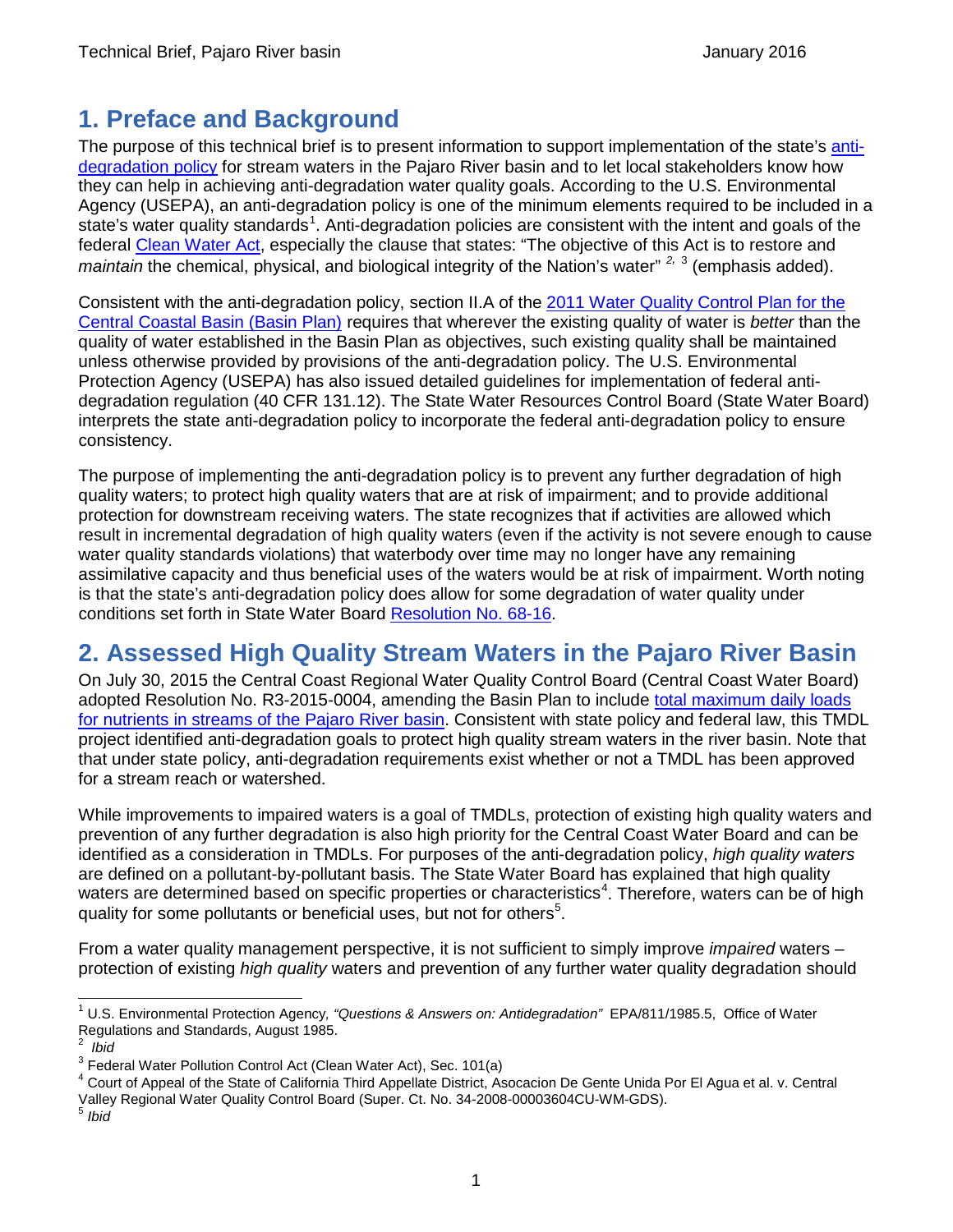be identified as a high priority goal.<sup>[6](#page-2-2)</sup> Simply put, TMDL implementation efforts are justified in considering improved protection of high quality waters and addressing anti-degradation concerns, as well as focusing on improving impaired stream reaches. The nexus between TMDLs and anti-degradation goals is articulated by the USEPA in [Text Box 2-1](#page-2-0)

<span id="page-2-0"></span>Text Box 2-1. USEPA guidance concerning TMDLs and anti-degradation water quality goals.

*States can prepare TMDLs geared towards maintaining a "better than water quality standard" condition for a given waterbody-pollutant combination, and they can be a useful tool for high quality waters.*

From: USEPA, 2014. Opportunities to Protect Drinking Water Sources and Advance Watershed Goals Through the Clean Water Act: A Toolkit for State, Interstate, Tribal and Federal Water Program Managers. A State-USEPA collaboration initiative, November 2014.

[Figure 2-1](#page-2-1) illustrates a map view of assessed high quality waters in the Pajaro River basin in the context of nutrient pollution based on available water quality data. Undoubtedly, there are additional high quality water stream reaches for which we do not currently have water quality data. Additionally, [Table 2-1](#page-3-0) presents a tabular summary of the assessed high quality stream waters in the river basin.

<span id="page-2-1"></span>Figure 2-1. Map of assessed high quality waters with respect to nutrient pollution, Pajaro River basin (outside map extent and not shown: Laguna Creek, upper San Benito River watershed).



<span id="page-2-2"></span> <sup>6</sup> The Central Coast Water Board considers *preventing* impairment of waterbodies to be as important a priority as *correcting* impairments of waterbodies (see staff report fo[r agenda item 3,](http://www.waterboards.ca.gov/centralcoast/board_info/agendas/2012/July/July_11_Items/Item_3/3_stfrpt.pdf) July 11, 2012 Water Board meeting).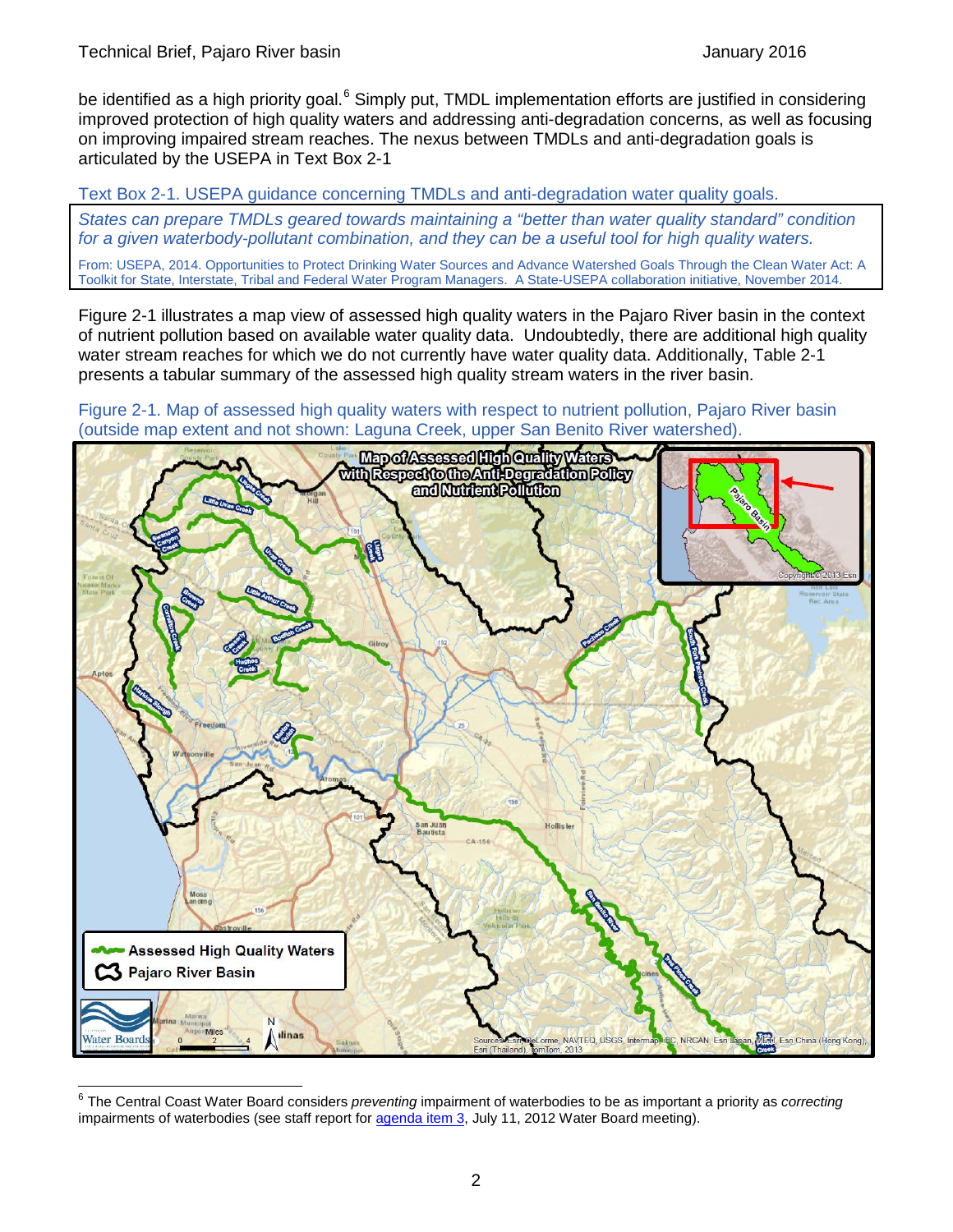#### <span id="page-3-0"></span>Table 2-1. Tabular summary of assessed high quality stream waters in the Pajaro River basin with respect to nutrient pollution and the anti-degradation policy.

| Stream GNIS <sup>A</sup> Name | <b>GNIS ID</b> | County                               | Reach presumed to be high quality<br>with respect to nutrient pollution, based on existing water<br>quality data |
|-------------------------------|----------------|--------------------------------------|------------------------------------------------------------------------------------------------------------------|
| Llagas Creek (upper)          | 255106         | Santa Clara                          | Presumed all reaches upstream of Church Ave. @ San Martin                                                        |
| <b>Little Uvas Creek</b>      | 227395         | Santa Clara                          | Presumed all reaches                                                                                             |
| <b>Uvas Creek</b>             | 236944         | Santa Clara                          | Presumed all reaches upstream of Highway 152                                                                     |
| Swanson Canyon Creek          | 235876         | Santa Clara                          | Presumed all reaches                                                                                             |
| Corralitos Creek (upper)      | 221595         | Santa Cruz                           | Presumed all reaches upstream of Varni Road                                                                      |
| South Fork Pacheco Creek      | 235038         | Santa Clara & San<br>Benito counties | Presumed all reaches                                                                                             |
| Pacheco Creek                 | 230193         | Santa Clara                          | Presumed all reaches upstream of Walnut Avenue                                                                   |
| Little Arthur Creek           | 227185         | Santa Clara                          | Presumed all reaches                                                                                             |
| <b>Browns Creek</b>           | 253866         | Santa Cruz                           | Presumed all reaches upstream of confluence with Corralitos<br>Creek                                             |
| <b>Bodfish Creek</b>          | 219577         | Santa Clara                          | Presumed all reaches                                                                                             |
| Casserly Creek (upper)        | 233643         | Santa Cruz                           | Presumed all reaches upstream of confluence with Gaffey<br>Creek near Gaffey Road                                |
| Hughes Creek (upper)          | 225737         | Santa Cruz                           | Presumed all reaches upstream of Casserly Road                                                                   |
| Harkins Slough (upper)        | 224934         | Santa Cruz                           | Presumed all reaches just upstream of Highway 1                                                                  |
| Mattos Gulch                  | 228239         | Santa Cruz                           | Presumed all reaches                                                                                             |
| San Benito River              | 248799         | San Benito                           | Presumed all reaches                                                                                             |
| <b>Tres Pinos Creek</b>       | 236537         | San Benito                           | Presumed all reaches                                                                                             |
| Laguna Creek                  | 244503         | San Benito                           | Presumed all reaches                                                                                             |

**<sup>A</sup>** GNIS = [Geographic Names Information System](http://geonames.usgs.gov/)

#### **3. Implementing Anti-degradation Water Quality Goals: How Local Stakeholders Can Help**

Many assessed high quality streams in the Pajaro River basin are tributary reaches or streams located in upland areas of the river basin. The Central Coast Water Board generally does not have the resources to monitor, field check, and collect data for many tributary stream reaches. Some monitoring entities, such as the Pajaro Valley Water Management Agency, do indeed routinely collect nutrient water quality data in some tributary creek reaches.

Holistic watershed management involves collecting and reviewing data both for impaired stream reaches as well as evaluating data for high quality waters and waters which are not yet impaired. Therefore, we encourage local stakeholders and interested parties in the Pajaro River basin to participate in implementing the state's anti-degradation water quality goals. Submitting data and information to the Central Coast Water Board will help implement these water quality goals – see [Text Box 3-1](#page-4-0) below.